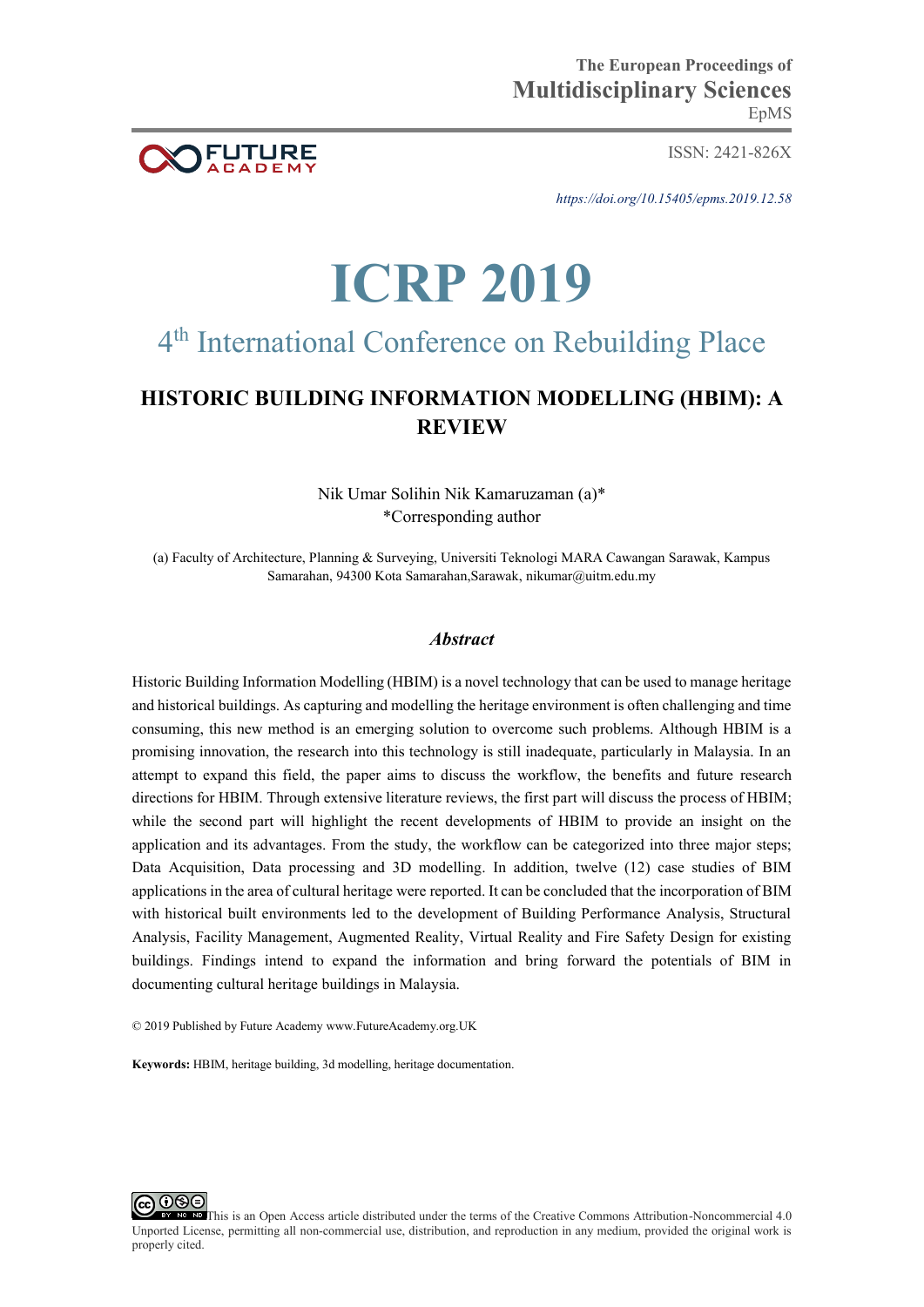#### **1. Introduction**

In recent years, Building Information Modelling (BIM) has become a topic of great interest and widely recognised across the Architectural, Engineering and Construction (AEC) sector due to its capabilities. Generally, BIM can be defined as a process of managing the building information throughout its lifecycle (Fonnet, Alves, Sousa, Guevara, & Magalhães, 2017) which consists of components represented by parametric objects (Dore & Murphy, 2012). The technology allows the production of economic schedules, structural analysis and energy efficiency of a building (Dore & Murphy, 2012) which can be useful to the construction industry players. The approach shows potential measures to a) reduce the construction cost while at the same time b) increasing the quality of works (Ashcraft, 2008). Due to these benefits, BIM application is further extended and applied to the existing buildings. Since the platform is one of the most reliable methods for building documentation, it ultimately broaden up the possibility of using BIM in historical and heritage environment. As the research into this matter has been growing for several years, a number of approaches have been proposed including Historic Building Information Modelling (HBIM). HBIM is a technology with a focus on developing new methods to manage historical buildings and the innovation has been in a positive development since its first introduction by Murphy, McGovern, and Pavia, (2009). The technology demonstrates huge potential and expected to transform the architectural heritage industry to the next level. According to Dore and Murphy (2012), the technology is a plug-in for BIM which consists of parametric objects that were reconstructed from historic data (i.e. books and literature). With this information, HBIM typically can be used for renovation, maintenance, as built drawings and conservation projects. Furthermore, in order to be useful to the heritage professionals, the platform enables the user to create a detailed three-dimensional (3D) model with historical, construction and materials information embedded in it.

#### **2. Problem Statement**

The use of HBIM in the industry is now further extended to offers new opportunities and effective solution to overcome the challenges or issues during documentation of historic buildings. However, despite the worldwide development of HBIM, the research into this technology is still inadequate and limited, particularly in Malaysia. The methodologies need to be deeper investigated and discussed as historical buildings are always associated with irregular and complex forms.

#### **3. Research Questions**

How can this new technology be useful to the local industry and what are the workflow, challenges and benefits of HBIM?

#### **4. Purpose of the Study**

The study aims to highlight the process and benefits of HBIM to encourage its implementation in the local AEC practice. Indeed, there are needs to adopt new method in preserving heritage buildings and HBIM is one of the approaches to ensure the historical inputs are precise and does not lose its value.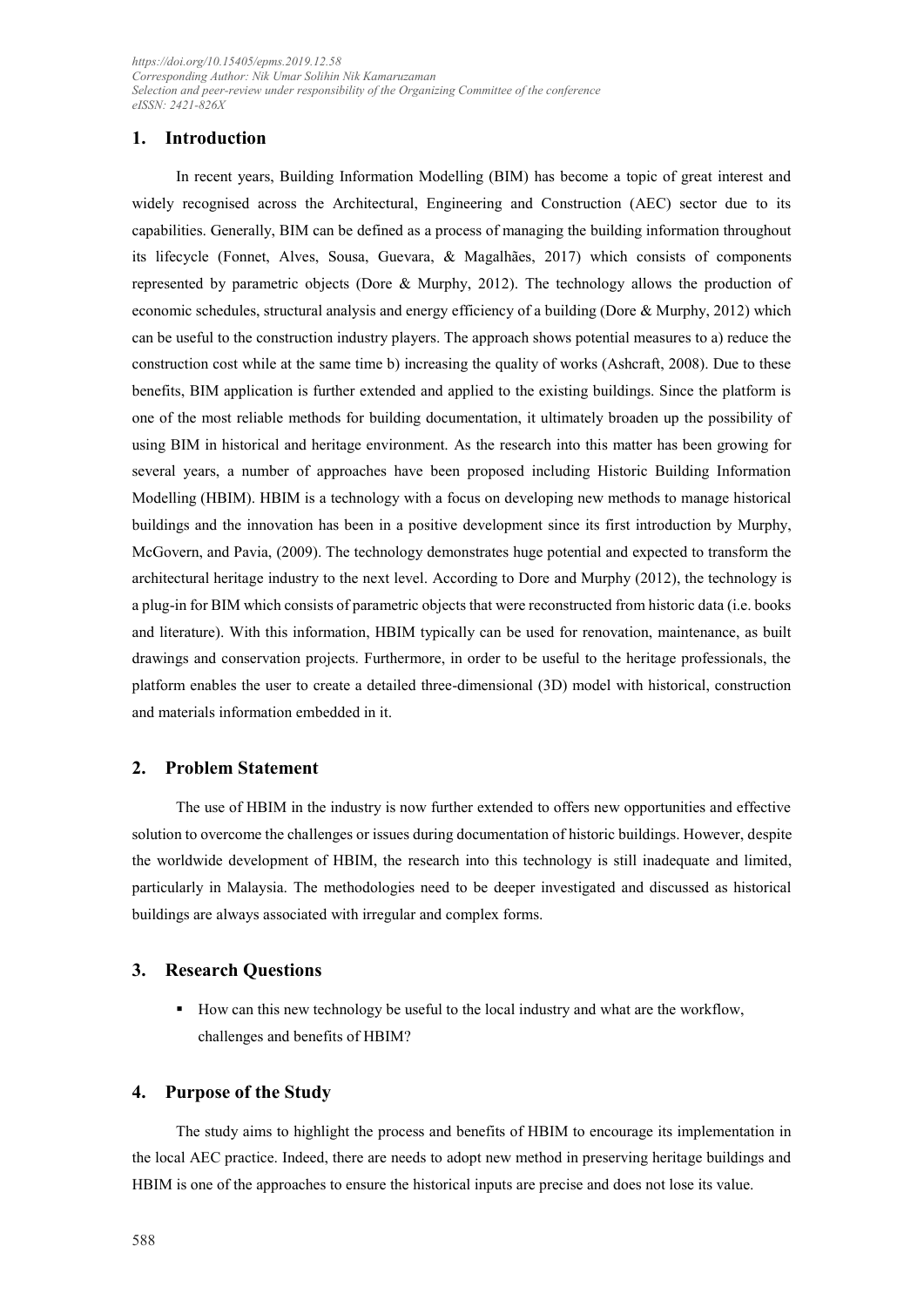#### **5. Research Methods**

Through extensive literature reviews, the study presents the application of HBIM that will focus on its process and advantages. Data used in this study consists of secondary data sourced from scientific journals and conference proceedings. The Google's Scholar search engine was used to locate the materials using the keywords of; "HBIM", "BIM Heritage", "HBIM Advantages" and "HBIM Malaysia". To provide an insight on the application and its advantages, the first part of this study will discuss the process and workflow of HBIM while the second part will highlight the recent developments and the benefits of HBIM.

#### **6. Findings**

The process of this new technology involves several stages and it starts with the collection of survey data using terrestrial laser scanning (TLS) or digital photogrammetry to capture the surface of the buildings (Dore & Murphy, 2012; Garagnani, 2013; Fregonese et al., 2015; Barazzetti et al., 2015). As heritage documentation requires a certain levels of details to represent the authenticity of a building, laser scanning is widely chosen due to its precise and accurate geometric reproduction. This technology is therefore suitable to record irregular shapes of an object. Consequently, the captured data can be used to generate parametric objects for BIM (Nieto, Moyano, Rico Delgado, & Antón García, 2016). Nowadays, as mentioned by Baik and Boehm (2015), the laser scanning features have been well developed, and the most chosen brands are Faro, Trimble and Leica. However, important considerations have to be pointed out; the laser scanners are often subjected to several issues such as cost consuming, fragile setup and the technique is not well suited for transparent, reflective or dark objects (Bruno, De Fino, & Fatiguso, 2016). Hence, the scanning process should be planned carefully to avoid incomplete data acquisition.

Alternatively, to achieve more complete result, laser scanning can also be integrated with digital photogrammetry (Brumana et al., 2017). The technique is basically a process of generating geometric information of an object through photographs (Klein, Li, & Becerik-Gerber, 2012). Currently, Unmanned Aerial Vehicle (UAV) or drone has been selected for aerial photogrammetry due to its capability to cover the upper parts of the building or any inaccessible location. A detailed review on this application can be found in related literatures by Oreni, Brumana, Della Torre, Banfi, and Previtali, (2014), Chiabrando, Sammartano, and Spanò, (2016) and Aicardi et al., (2016). After the scanning process (laser scan or digital photogrammetry), a number of data processing is conducted to generate triangulation mesh. For TLS survey, the steps involved point clouds registration, simplification, segmentation and texturing (Dore & Murphy, 2012). In this sense, the resulting point cloud retrieved from the acquisition process needs to be cleaned from unnecessary data before the 3D modelling takes place. As for digital photogrammetry, data processing is essential *"to generate a geo-referenced 3D point cloud from the unordered, overlapping, and surface image collection"* (Siebert & Teizer, 2014). Some of the commercial software used in this step includes Autodesk Recap, Agisoft Photoscan, 3Df Zephyr and Pix4D, to name a few. Although the software tools differ in the algorithms (image processing and matching), Aicardi et al. (2016) pointed out that they all lead to the image alignment, creation of point clouds and the production of 3D mesh which can be used in the modelling process. Once the processing is completed, the next step refers to the modelling of the architectural elements by mapping the parametric objects to the point clouds (Dore & Murphy, 2012). In other words, the recorded information (point cloud) was used as a reference to reconstruct the components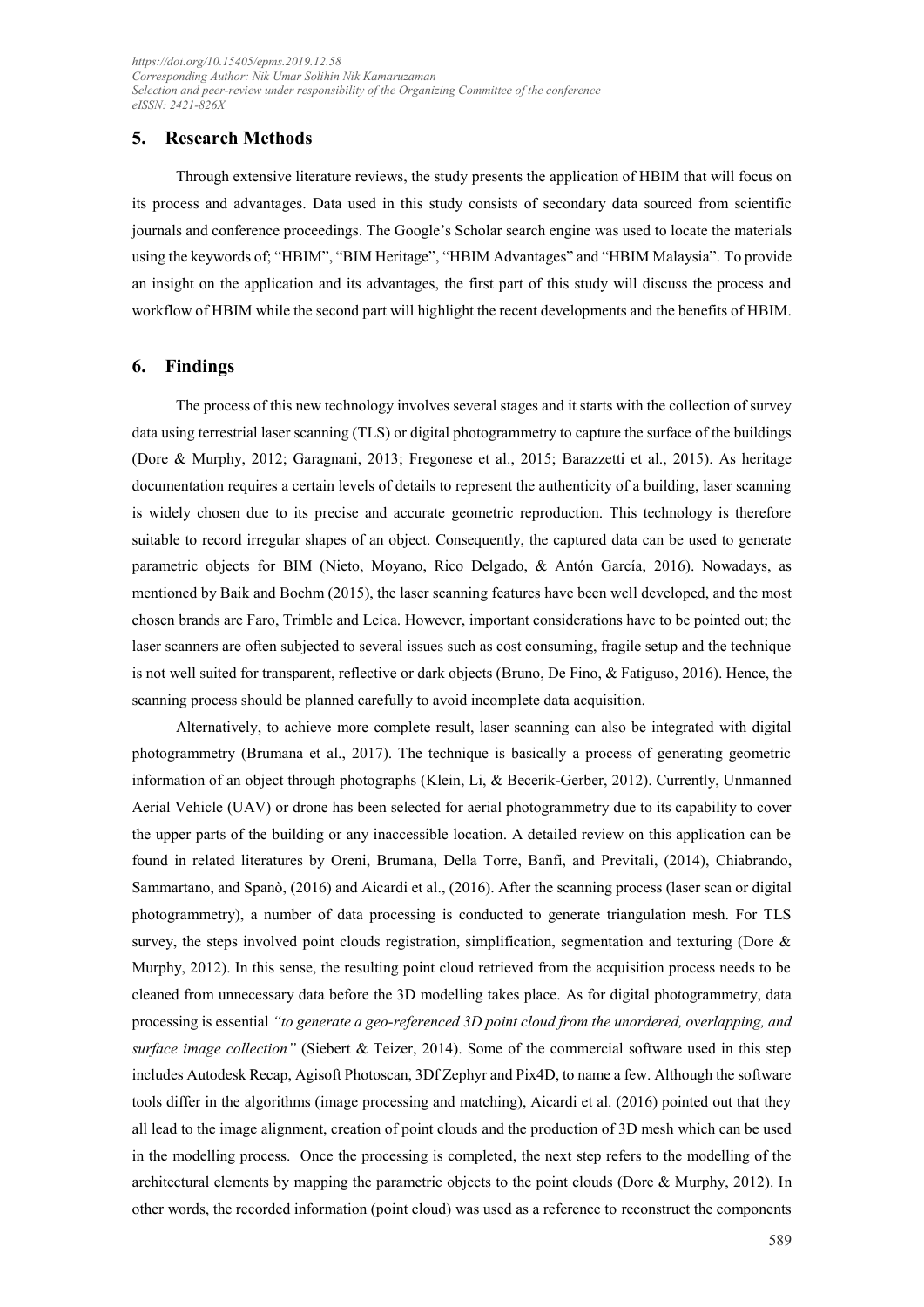in 3D. The plan, elevation, and section views can be generated after the building has been digitally reconstructed in BIM environment. Furthermore, any alterations to building components in one of these views will be automatically updated in other views (Arayici, 2008) without having to redraw each one of them manually, ensuring the consistency of the information. To sum up, all of these HBIM workflow can be categorized into three major steps; Data Acquisition, Data processing and 3D Modelling. Figure 1 presents the workflow for all of these processes.



**Figure 01.** Workflow of HBIM

HBIM represents a new concept within AEC industry and it has the potential to benefit different parties including architects, conservators, historians, archaeologist, technicians and the public community. Many related works have shown the application and the advantages of using BIM for heritage buildings. One of the projects is the reconstruction of The Catholic Church of St. Maria by Brumana, Oreni, Raimondi, Georgopoulos, and Bregianni, (2013). The study suggested that the application of HBIM can assist in demonstrating the life cycle of the building, structural analysis as well as its chronological phases. Apart from that, Green Building Studio was integrated to perform Building Performance Analysis which is required for maintaining the heritage environments. A similar approach has been conducted by Zainudin, Haron, Bachek, and Jusoh, (2016), where the Traditional Malay House was reconstructed using BIM and the building performance was analysed in Autodesk Green Building Studio. The case studies concluded that the integration of BIM with the existing building can create a proper analysis to study energy efficiency.

Another example showing the benefit of HBIM is the modelling of the Castel Masegra and its integration with the Augmented Reality (mobile application) (Barazzetti et al., 2015). In this study, the researcher stated that the HBIM can generate virtual tours of a building and potentially be a solid tool for the conservation process using portable device. For this purpose, the finished BIM model was inspected with Autodesk A360 on a tablet and different group of users will have the opportunities to view the building in 2D and 3D. Furthermore, the information of the building can be retrieved using the BIMx application.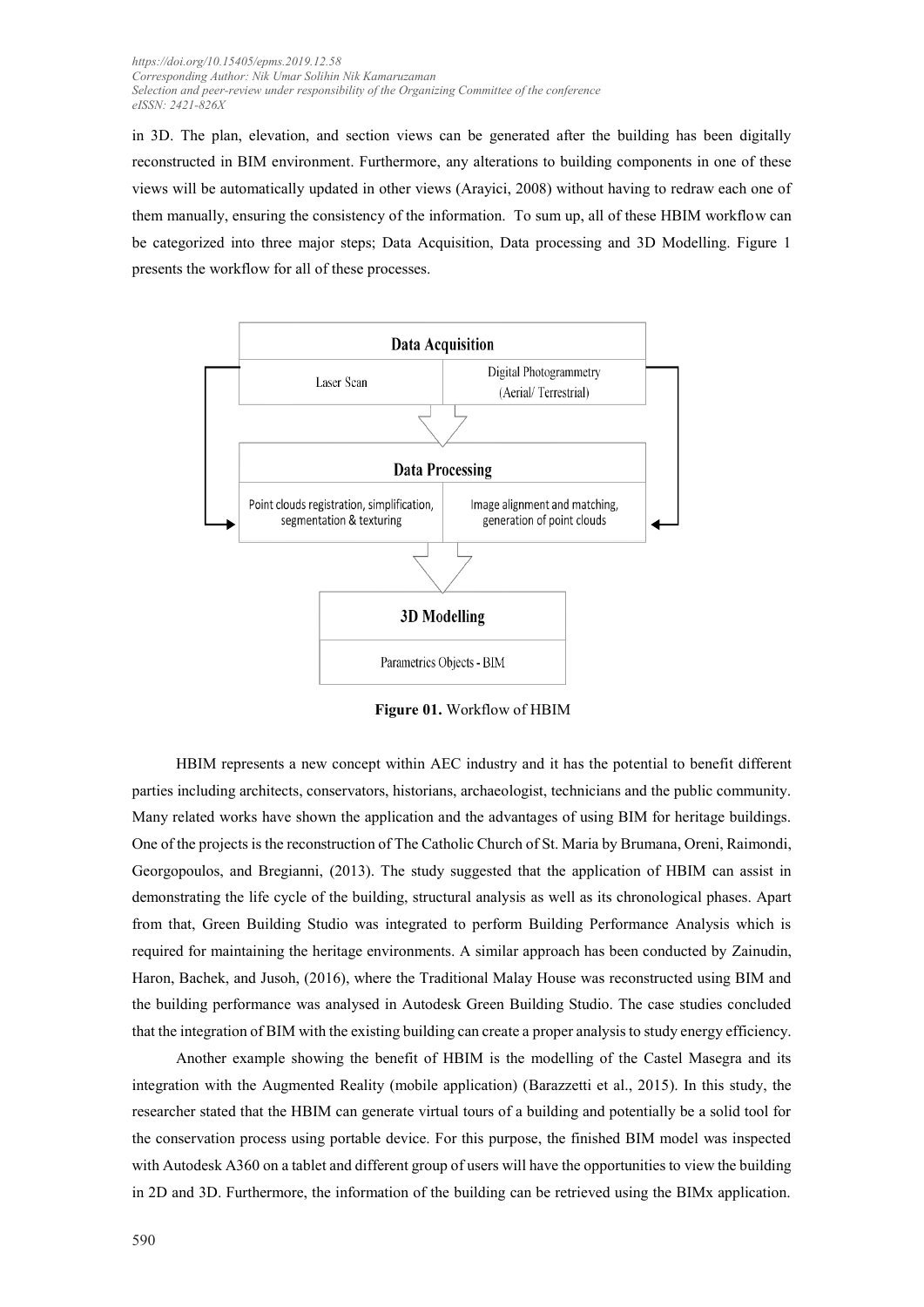However, the file needs to be converted to IFC format (ArchiCad) as the application cannot read Revit model. Due to the file exchange from Revit to ArchiCad, the original objects experienced some errors and loss of information. Similarly, the same issue happened with the third application which is the iVisit3D. In order to overcome the problem, the conversion was done using Rhinoceros. Although there are some challenges in creating augmented reality using HBIM, the integration between BIM and portable device is a promising technology and it could be the starting point for a new method of preservation and restoration. In similar case (Chiabrando et al., 2016), the usage of mobile and portable device was explored in the reconstruction of Valentino Castle in Turin. Apart from cultural tourism purposes, the system was developed to create convenient tools for the built environment players to manage heritage buildings.

Additionally, the HBIM system can be used for Facility Managements. As presented by Fassi, Achille, Mandelli, Rechichi, and Parri, (2015), the new facility management system was introduced to document all working phases and restoring activities for Milan's Cathedral. According to them, the system was created to a) manage rapid changes in the structures, b) increase the real time communication between site works and the office and, c) increase the mobility of the system to encourage its application on site. As determined, the study aims to visualize the detailed models on the web, share information linked to the model conveniently using the web and keep track on the changes of the objects throughout the years. The system is currently used for maintenance activities both in fieldwork and office.

A further example is the establishment of Virtual Reality (VR) in the reconstruction of Tainan Confucian Temple and Qiu Lian-gung's Mother Chastity Arch (Lin, 2017). The researcher focuses on the importance of VR in construction industry (e.g. inspection of defects) and in the field of education (virtual learning environment). In the study, the final HBIM model was transmitted to Fuzor VR Platform as it has better connection with the Revit software.

However, during the process, *"the faces of polygon still need to be controlled for the 3D digital model in case of too many faces leading to uncertainty of transposition"* (Lin, 2017, p.42). Despite the challenging process, the paper argued that this integration, will ultimately improve the management quality, academic world and heritage environment as a whole. One more case is the analysis of Fire Safety Design using automated procedures based on HBIM process. As presented by Frosini, Biagini, Capone, Donato, and Giusti, (2016), the HBIM model of The Command Pavilion, which belongs to the Italian historical cultural heritage, was analysed using Solibri Model Checker (SMC). The researcher pointed out that *"the SMC software applies a "Quality Assurance" process for each element (for instance, data of the project, products and components, services, management, production and control processes) by verifying the element's compliance with specific requirements by means of pre-set rules"* (Frosini et al., 2016, p.1). In this sense, the user of this software will be able to adjust the rules and create detailed analysis in accordance with regulatory requirements, which differ in each country. Moreover, the system is able to identify and analyse the possible escape routes and fire compartments in a building.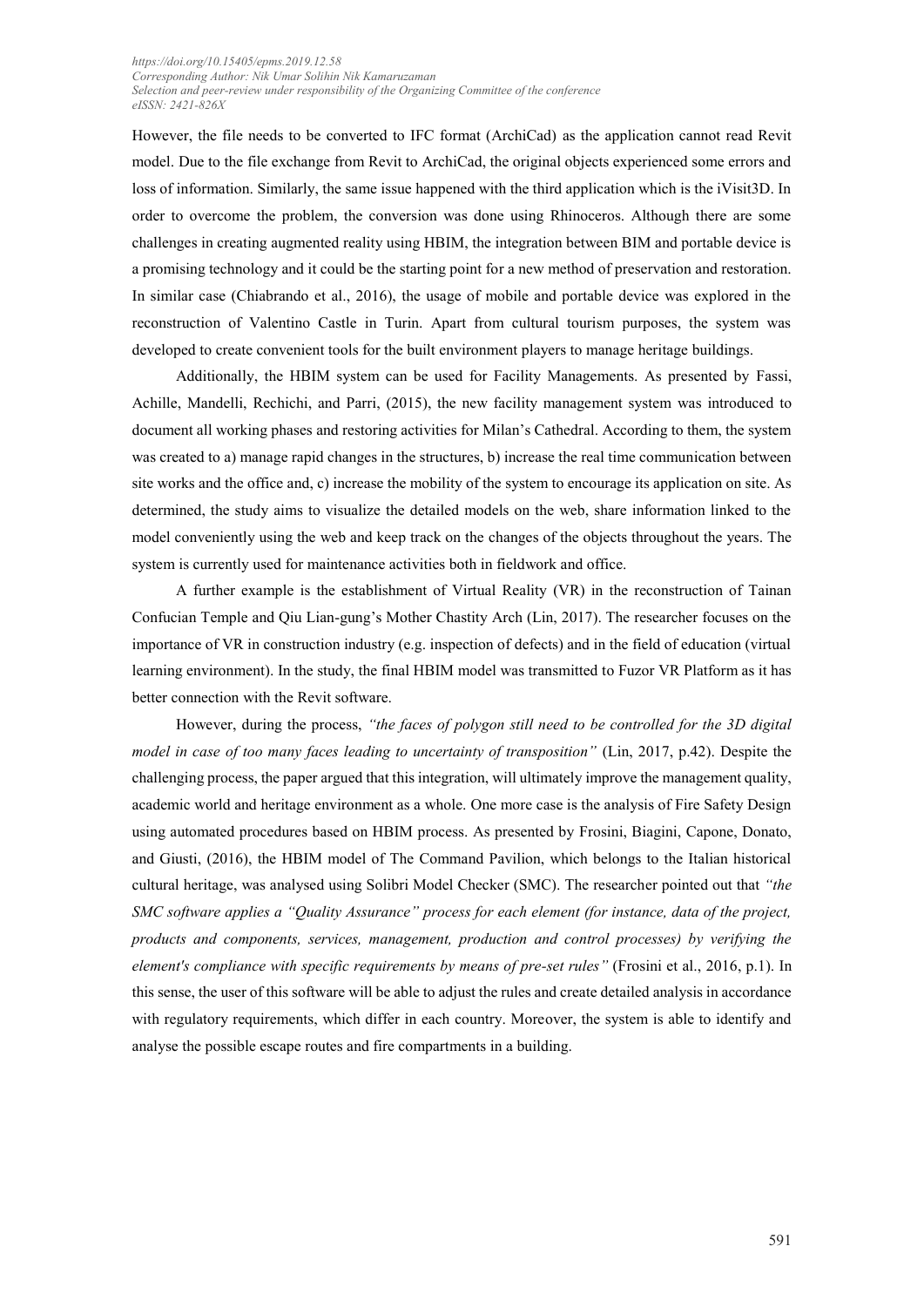#### **Table 01.** HBIM projects and its benefits

|                | <b>Project/ Case Study</b>                                    | <b>Software</b>   | <b>Application</b>                  | <b>Benefit</b>                                                                                     |
|----------------|---------------------------------------------------------------|-------------------|-------------------------------------|----------------------------------------------------------------------------------------------------|
| 1              | The Pavillion of Charles V<br>(Nieto et al., 2016)            | ArchiCad          | Facility<br>Management              | Data can be used for analysis,<br>maintenance or restoration.                                      |
| $\overline{c}$ | The Catholic Church of St. Maria<br>(Brumana et al., 2013)    | Autodesk<br>Revit | Building<br>Performance<br>Analysis | Energy Efficiency of the building<br>(energy analysis and annual<br>consumption)                   |
| 3              | <b>Castel Masegra</b><br>(Barazzetti et al., 2015)            | Autodesk<br>Revit | Augmented<br>Reality                | Cultural tourism, virtual museum<br>and preservation tools                                         |
| $\overline{4}$ | <b>Tainan Confucian Temple</b><br>(Lin, 2017)                 | Autodesk<br>Revit | Virtual Reality                     | For inspection or virtual learning<br>environment                                                  |
| 5              | <b>Doric Column</b><br>(Quattrini et al., 2018)               | Autodesk<br>Revit | Virtual Reality                     | Virtual learning environment<br>(explore 3D scene and modify<br>objects)                           |
| 6              | Tito Acerbo, Pescara<br>(Palestini, Basso, & Graziani, 2018)  | ArchiCad          | Structural<br>Analysis              | Construction techniques, types of<br>the materials and the chronological<br>phase of the structure |
| 7              | The Villa in Poggio a Caiano<br>(Bolognesi & Garagnani, 2018) | Autodesk<br>Revit | Structural<br>Analysis              | Examine the structural behaviour<br>of materials                                                   |
| 8              | <b>Traditional Malay House</b><br>(Zainudin et al., 2016)     | Autodesk<br>Revit | Building<br>Performance<br>Analysis | Energy Efficiency of the building<br>(lighting/ventilation)                                        |
| 9              | <b>Town of Pollenzo</b><br>(Chiabrando et al., 2016)          | ArchiCad          | Augmented<br>Reality                | Handling of BIM model in portable<br>devices. Create/ fix BIM model<br>directly on site.           |
| 10             | <b>The Command Pavilion</b><br>(Frosini et al., 2016)         | Autodesk<br>Revit | Fire Safety<br>Design               | Evaluation of fire safety<br>requirements to maintain heritage<br>buildings                        |
| 11             | <b>Basilica di Collemaggio</b><br>(Brumana et al., 2017)      | Autodesk<br>Revit | Structural<br>Analysis              | Examine the integrity and the<br>chronological phase of the structure                              |
| 12             | <b>The Milan Cathedral</b><br>(Fassi et al., 2015)            | Rhinoceros        | Facility<br>Management              | On site progress tracking used for<br>maintenance or renovation.                                   |

As presented in Table 1, HBIM application can be categorized and used for the following purposes:

- Building Performance Analysis : Energy Efficiency of the building (lighting/ ventilation)
- Facility Management: On site progress tracking can used for maintenance or renovation.
- Augmented Reality : Cultural tourism, virtual museum and preservation tools
- Structural Analysis : Examine the integrity and the chronological phase of the structure
- Fire Safety Design : Evaluation of fire safety requirements to maintain heritage buildings
- Virtual Reality : For inspection or virtual learning environment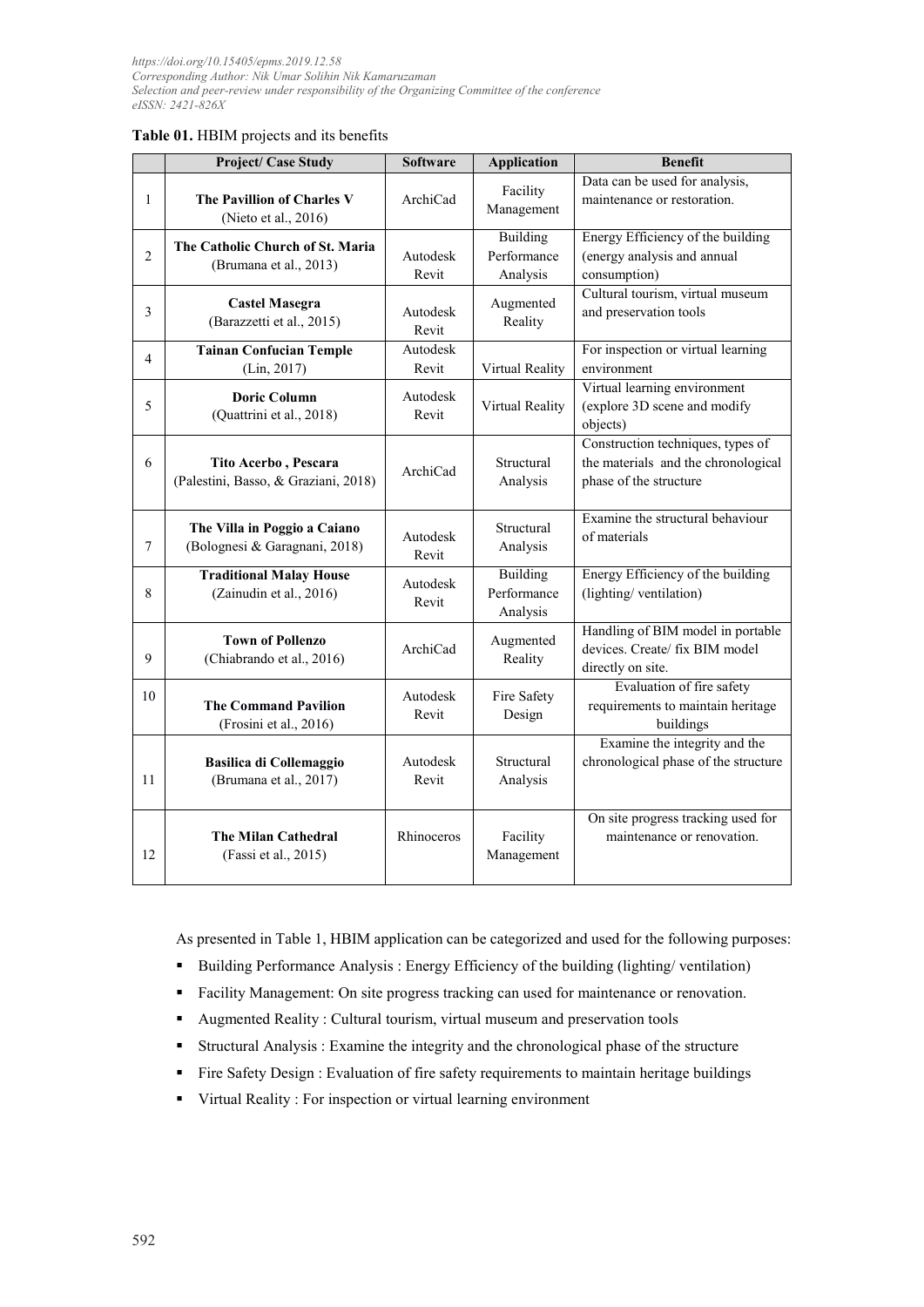#### **7. Conclusion**

Although the use of BIM for historical buildings is still difficult and challenging, a positive growth can be seen in the continuous development of this new technique by researchers all over the world. In Malaysia however, the research into HBIM is still limited. As the concept of HBIM is still new to the industry, only a small number of works were identified in the literature. One of the projects is the analysis of building performance of Traditional Malay House using BIM (Zainudin, Haron, Bachek, & Jusoh, 2016), while its application to study the level of development and usage of BIM in heritage building is further discussed by Ali, Ismail, Hashim, Suhaimi, and Mustafa, (2018). Thus, in an effort to expand and promote HBIM to a wider community, the paper presents a review of the HBIM application and aims at illustrating its benefits in the field of cultural heritage documentation. The literature review revealed that the process of HBIM can be classified into three stages; Data Acquisition, Data Processing, and 3D Modelling. In addition, twelve (12) case studies of BIM applications in the area of cultural heritage were reported. From these projects, it can be concluded that HBIM led to the development and the improvement of Building Performance Analysis, Structural Analysis, Facility Management, Augmented Reality, Virtual Reality and Fire Safety Design for existing buildings. For future development in this area, the research will focus on the open source software that can be used to generate the platform. Additionally, in order to be globally competitive, visualization technology (augmented / virtual reality) for the public and students will be looking into details to introduce more interactive physical-visual interaction and it might contribute to improving society's understanding of architectural heritage.

#### **References**

- Aicardi, I., Chiabrando, F., Grasso, N., Lingua, A. M., Noardo, F., & Spanò, A. (2016). Uav Photogrammetry with Oblique Images: First Analysis on Data Acquisition and Processing. *International Archives of the Photogrammetry, Remote Sensing & Spatial Information Sciences*, *41*.
- Ali, M., Ismail, K. M., Hashim, K. S. H. Y., Suhaimi, S., & Mustafa, M. H. (2018). Heritage Building Preservation through Building Information Modelling: Reviving Cultural Values through Level Of Development Exploration. *Planning Malaysia Journal*, *16*(6).
- Arayici, Y. (2008). Towards building information modelling for existing structures. *Structural Survey*, *26*(3), 210-222.
- Ashcraft, H. W. (2008). Building information modeling: a framework for collaboration. *Constr. Law.*, *28*, 5.
- Baik, A., & Boehm, J. (2015, October). Building information modelling for historical building Historic Jeddah-Saudi Arabia. In *2015 Digital Heritage* (Vol. 2, pp. 125-128). IEEE.
- Barazzetti, L., Banfi, F., Brumana, R., Oreni, D., Previtali, M., & Roncoroni, F. (2015). HBIM and augmented information: towards a wider user community of image and range-based reconstructions.
- Bolognesi, C. E. C. I. L. I. A., & Garagnani, S. (2018). From a point cloud survey to a mass 3d modelling: renaissance hbim in poggio a caiano. *International Archives of the Photogrammetry, Remote Sensing & Spatial Information Sciences*, *42*(2).
- Brumana, R., Oreni, D., Raimondi, A., Georgopoulos, A., & Bregianni, A. (2013, October). From survey to HBIM for documentation, dissemination and management of built heritage: The case study of St. Maria in Scaria d'Intelvi. In *2013 Digital Heritage International Congress (DigitalHeritage)*(Vol. 1, pp. 497-504). IEEE.